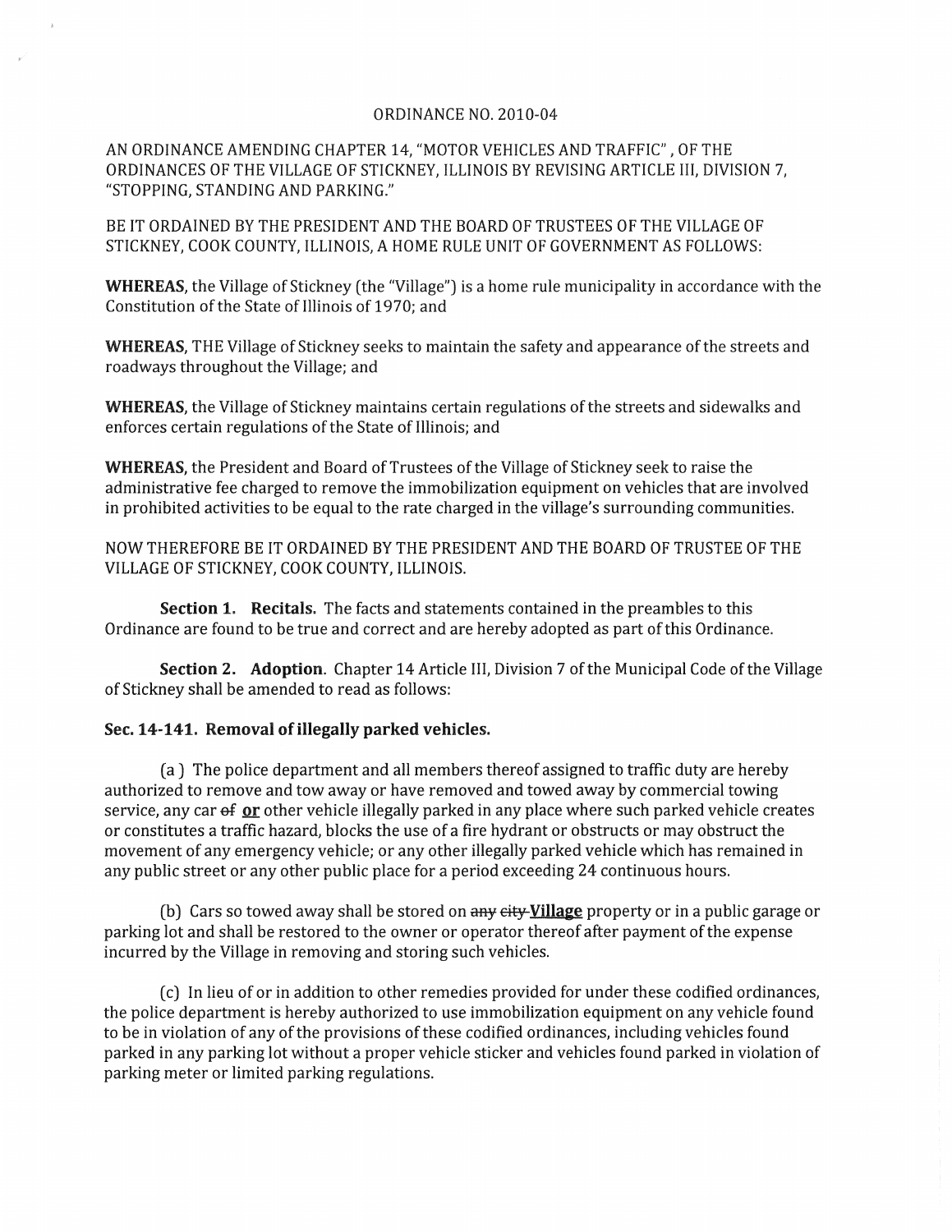- (1) The use of such equipment is authorized for the purpose of reducing or eliminating costs of towing, impounding and inventorying such vehicles, reducing the additional time and expense concerning the issuance of tag-on citations and the processing of the same and deterring would-be "scofflaws" from consistent violations of these codified ordinances.
- (2) No person shall injure, damage or otherwise destroy any immobilization equipment belonging to the police department and attached to any vehicle.
- (3) Within 72 hours of the placement of any immobilization equipment, if the owner of the vehicle does not contact the police department and the equipment in still on the vehicle, the Village and the police department are authorized to tow the vehicle at the owner's expense, including the following described expenses: The cost to remove the immobilization equipment shall be \$100.00, plus the cost of any outstanding citations and/or traffic or parking violations and towing charges. **A \$25.00 per day storage fee for vehicles stored on Village property.**

**Section 3. Home Rule.** This ordinance is enacted under the Home Rule powers of the Village as set forth in the Constitution and laws of the State of Illinois.

**Section 4. Effective Date.** This Ordinance shall be in full force and effect after its passage, approval and publication in the manner provided by law.

**Section 5. Conflicts.** This Ordinance supersedes all ordinances or parts of ordinances directly conflicting with the terms and provisions contained herein, but only to the extent of such conflict.

**Section 6. Severability.** If any section, subsection, sentence, clause, phrase or portion of this Ordinance is for any reason held invalid or unconstitutional by any court of competent jurisdiction, such portion shall be deemed a separate, distinct, and independent provision and such holding shall not affect the validity of the remaining portions hereof.

**Section 7. Certification and Publication.** The Village Clerk of the Village of Stickney shall certify to the adoption of this Ordinance and cause the same to be published in pamphlet form.